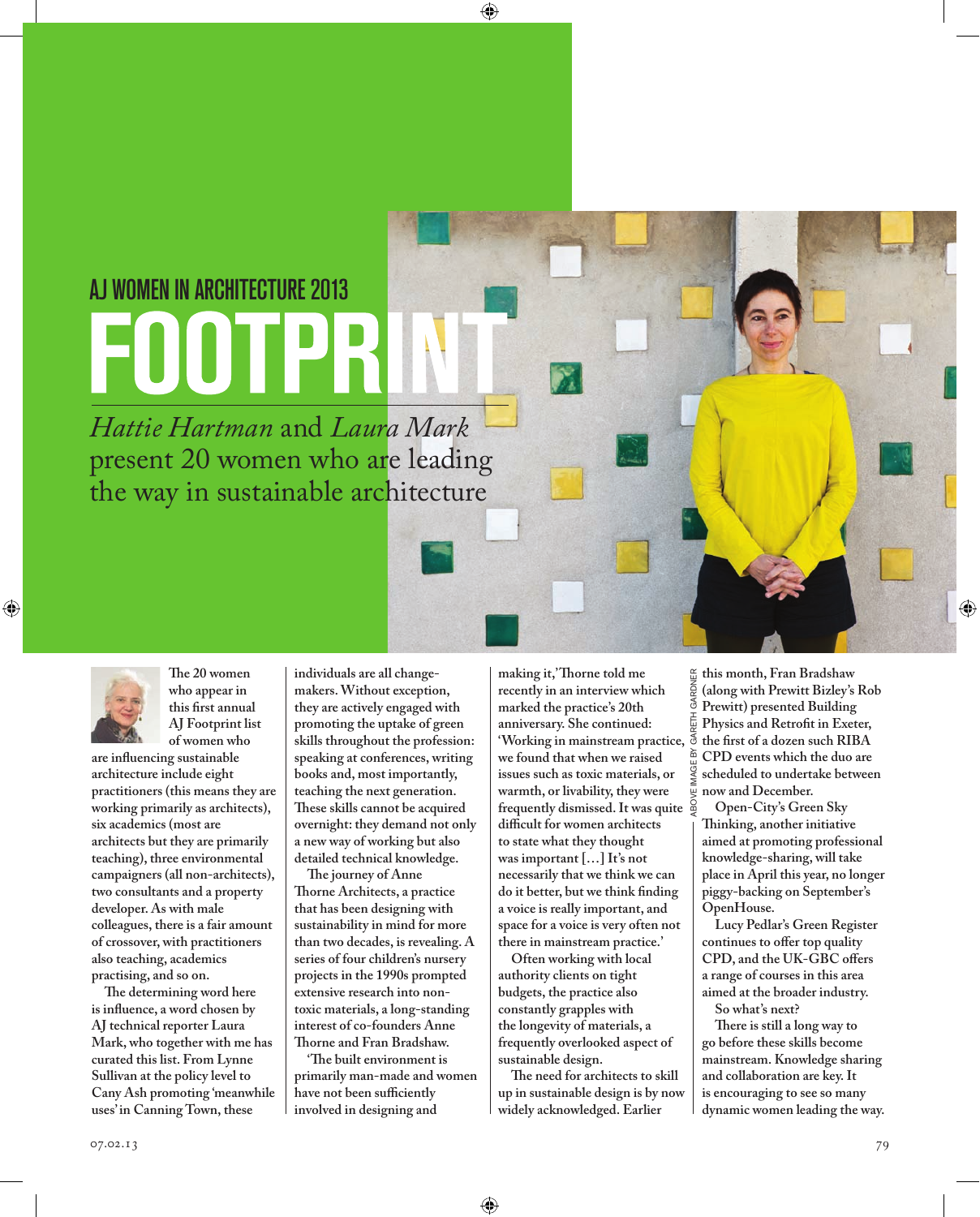## sarah lewis

director, bere:architects



**Sarah Lewis is a director at bere:architects, where the ethos is focused on low-energy and Passivhaus design. She has a strong interest in how sustainable practices** 

**can be incorporated into all types of architecture. Lewis became qualified as a certified Passivhaus designer after completing Camden Passivhaus.** 

**At bere:architects she leads a team of certified Passivhaus designers and has special responsibility for planning and co-ordination of Building Performance Monitoring and Evaluation projects.**

**Lewis has lectured and been a guest critic at a number of architecture schools and has spoken at many conferences, including the International Passivhaus Conference in Innsbruck, 2011. Lewis is well known for her work on developing uptake of Passivhaus construction in the UK. She is writing a book for RIBA about using the Passivhaus Planning Package.** *bere.co.uk*

## **BR**

partner, anne thorne architects



◈

**Fran Bradshaw is a partner at Anne Thorne Architects, which designs new and retrofit sustainable projects and advises clients on low-energy design. The small practice is known for** 

**having a majority of women on staff; currently the practice has five female partners.** 

**Over the past 20 years the practice has built up a reputation for site and user-specific projects that enhance the value of places, specialising in participatory, low-energy, sustainable design and detailing. Anne Thorne Architects has a preference for using natural materials and designing to the Passivhaus standard. Partners at the practice have given numerous talks on sustainable building and regularly present at the UK Passivhaus conferences.**

**Bradshaw said: 'We like people – that's why and how we design. Together we can make buildings which are both a pleasure and practical to live in, and which use the earth's resources carefully and imaginatively.'** *annethornearchitects.co.uk*



€

⊕